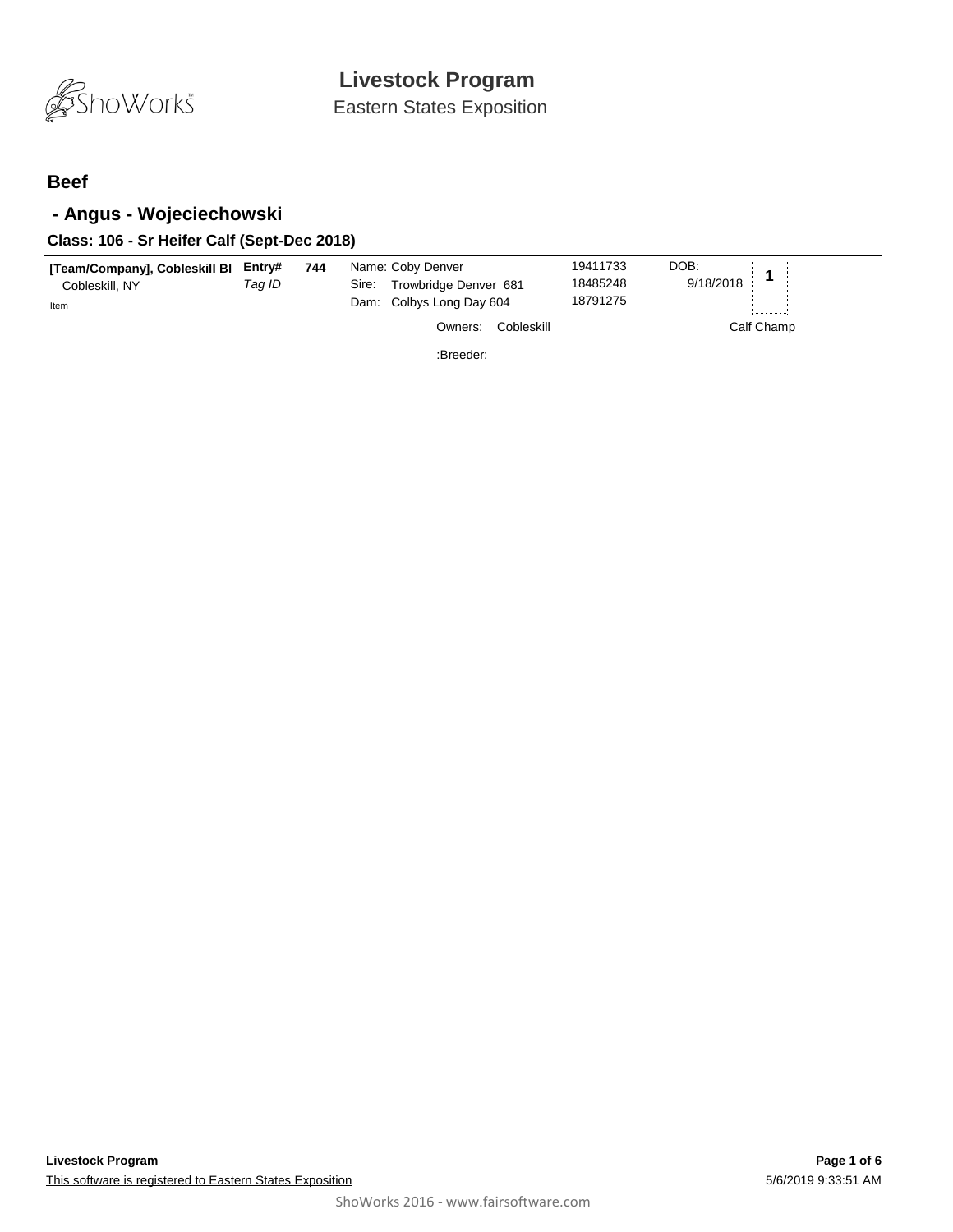

## Eastern States Exposition

### **Class: 109 - Summer Yearling (May-Aug 2018)**

| Burke, Brittani - 889 | Entry# | 720 | Name: Cherry Knoll          |                 | DOB:     | --------- |
|-----------------------|--------|-----|-----------------------------|-----------------|----------|-----------|
| South Windsor, CT     | Tag ID |     | Colburn Primo 5153<br>Sire: | 18217480        | 5/1/2018 |           |
| Item                  |        |     | Dam: Forever Lady           |                 |          |           |
|                       |        |     | Owners:                     | Burke, Brittani |          |           |
|                       |        |     | :Breeder:                   |                 |          |           |
|                       |        |     |                             |                 |          |           |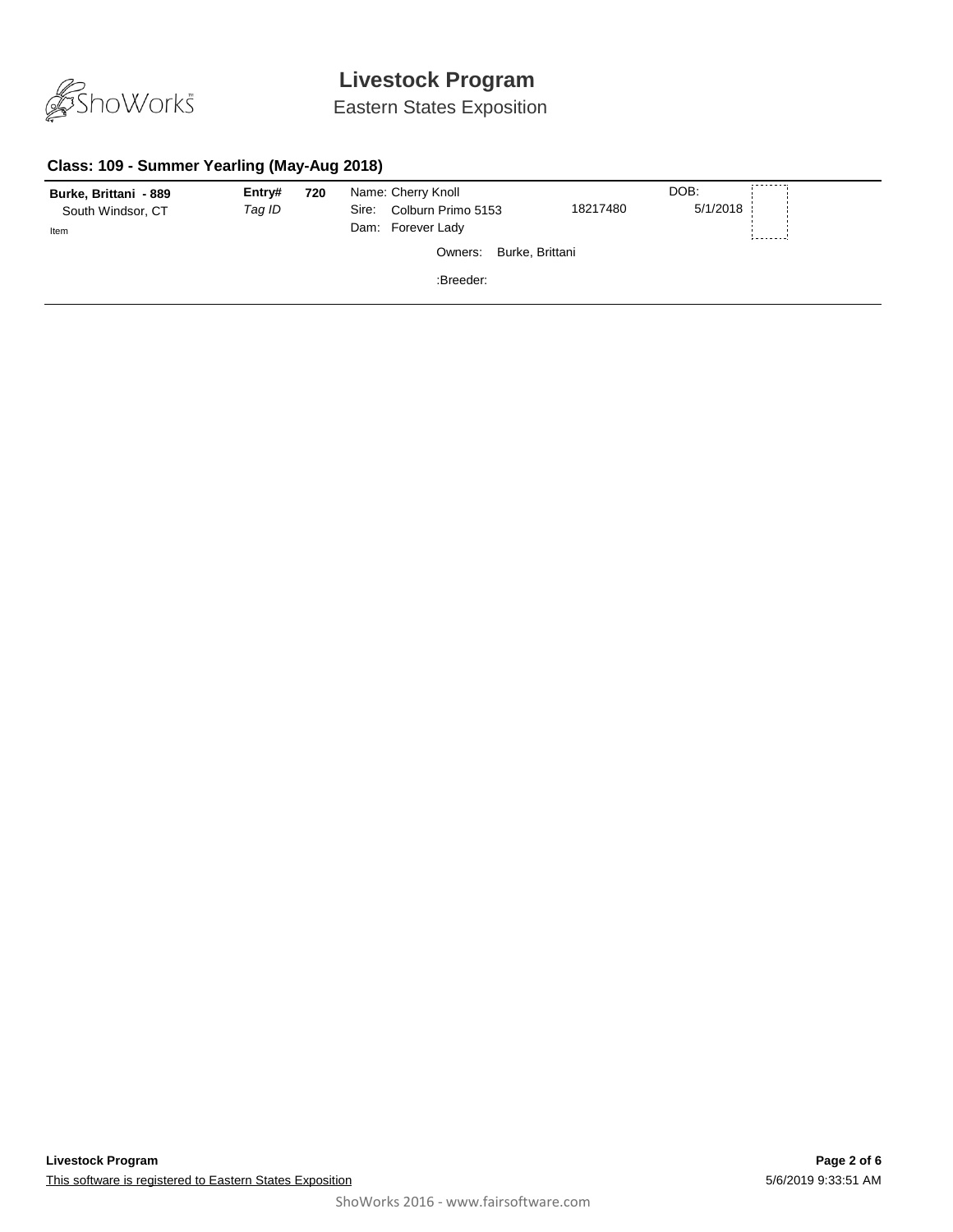

Eastern States Exposition

#### **Class: 112 - Spring Yearling (Mar-Apr 2018)**

| Luckman, Elizabeth - 90254<br>Barker, NY<br>Item      | Entry#<br>Tag ID | 633         | Name: Mattocks Miss Queen Bee<br>Colburn Primo 5153<br>Sire:<br>Mattocks Miss Betty Would<br>Dam:                  | 19367374<br>18217480<br>18831700 | DOB:<br>3<br>4/17/2018                 |  |
|-------------------------------------------------------|------------------|-------------|--------------------------------------------------------------------------------------------------------------------|----------------------------------|----------------------------------------|--|
|                                                       |                  |             | Owners:                                                                                                            | Luckman, Elizabeth               |                                        |  |
|                                                       |                  |             | :Breeder:                                                                                                          | Adam & Beth Mattocks             |                                        |  |
| Oatley, Caroline - 3416<br>West Greenwich, RI<br>Item | Entry#<br>Tag ID | 331<br>4087 | Name: PCSC Showin Style 13F<br>Silveiras Style 9303<br>Sire:<br>PCSC Show Stopper 12D<br>Dam:                      | 19217987<br>16427563<br>18764944 | DOB:<br>4/1/2018                       |  |
|                                                       |                  |             | Oatley, Caroline<br>Owners:                                                                                        |                                  | Int & Res Grand Champ                  |  |
|                                                       |                  |             | Matt Thurston<br>:Breeder:                                                                                         |                                  |                                        |  |
| Burke, Brittani - 889<br>South Windsor, CT<br>Item    | Entry#<br>Tag ID | 726         | Name: PF Miss Style of 414<br>Silveiras Style 9303<br>Sire:<br>J&J Queen 414<br>Dam:<br>Burke, Brittani<br>Owners: | 19193442<br>16427563<br>14694435 | DOB:<br>2<br>3/4/2018<br>Res Int Champ |  |
|                                                       |                  |             | <b>Price Farms</b><br>:Breeder:                                                                                    |                                  |                                        |  |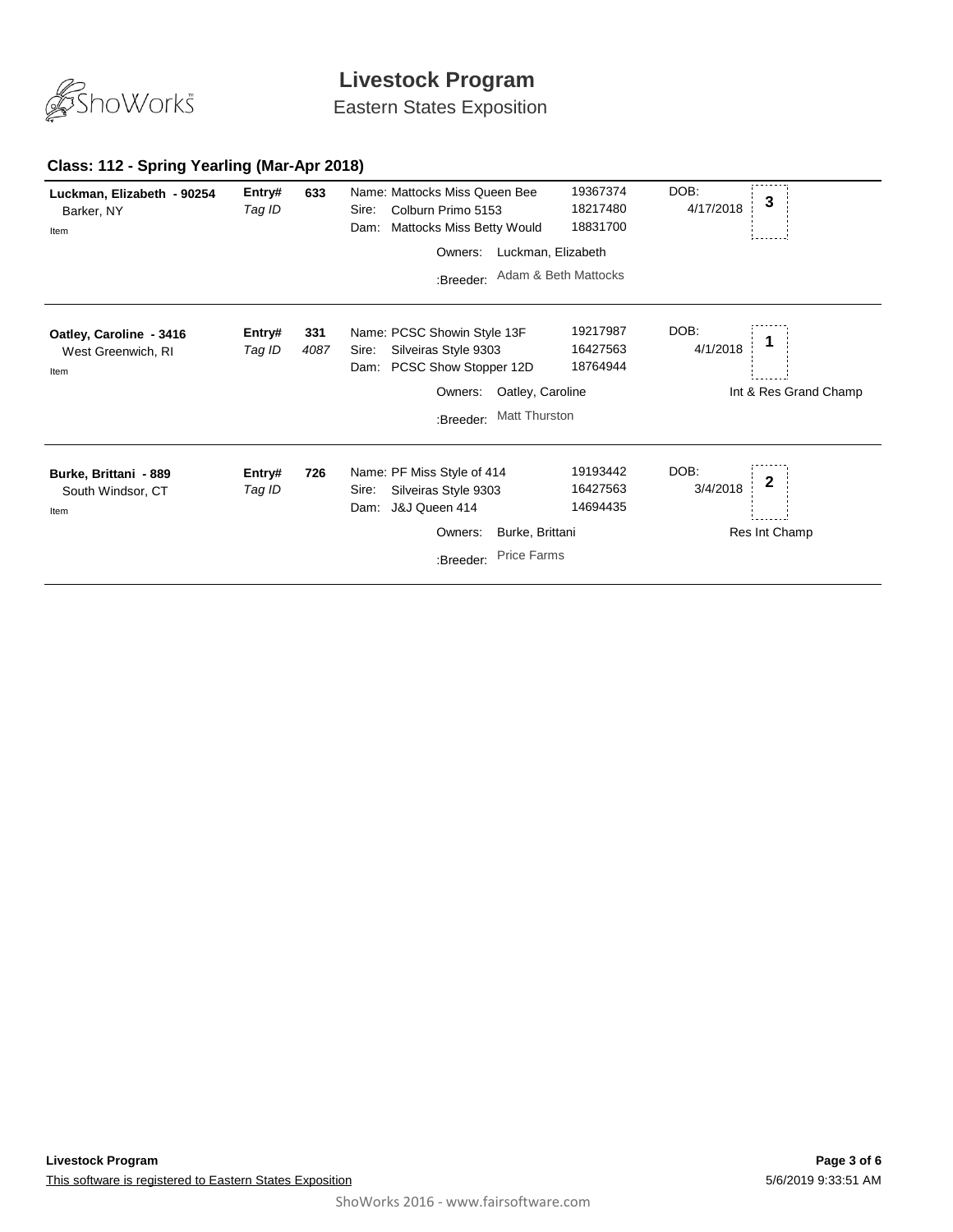

Eastern States Exposition

### **Class: 115 - Jr Yearling (Jan-Feb 2018)**

| Burke, Brittani - 889<br>South Windsor, CT<br>Item | Entry#<br>Tag ID | 728 | Name: PF Miss Primo of 414<br>Colburn Primo 5153<br>Sire:<br>Dam: J&J Queen 414          | 19190660<br>18217480<br>14694435 | DOB:<br>2/17/2018 |              |
|----------------------------------------------------|------------------|-----|------------------------------------------------------------------------------------------|----------------------------------|-------------------|--------------|
|                                                    |                  |     | Burke, Brittani<br>Owners:                                                               |                                  |                   |              |
|                                                    |                  |     | <b>Price Farms</b><br>:Breeder:                                                          |                                  |                   |              |
|                                                    |                  |     |                                                                                          |                                  |                   |              |
| Burke, Brittani - 889<br>South Windsor, CT<br>Item | Entry#<br>Tag ID | 730 | Name: BRF Miss Essence<br>Classic Hot Shot<br>Sire:<br>Lakeview Miss Essence 102<br>Dam: | 17541348<br>17301531             | DOB:<br>1/16/2018 | $\mathbf{2}$ |
|                                                    |                  |     | Burke, Brittani<br>Owners:                                                               |                                  |                   |              |
|                                                    |                  |     | <b>Brittani Burke</b><br>:Breeder:                                                       |                                  |                   |              |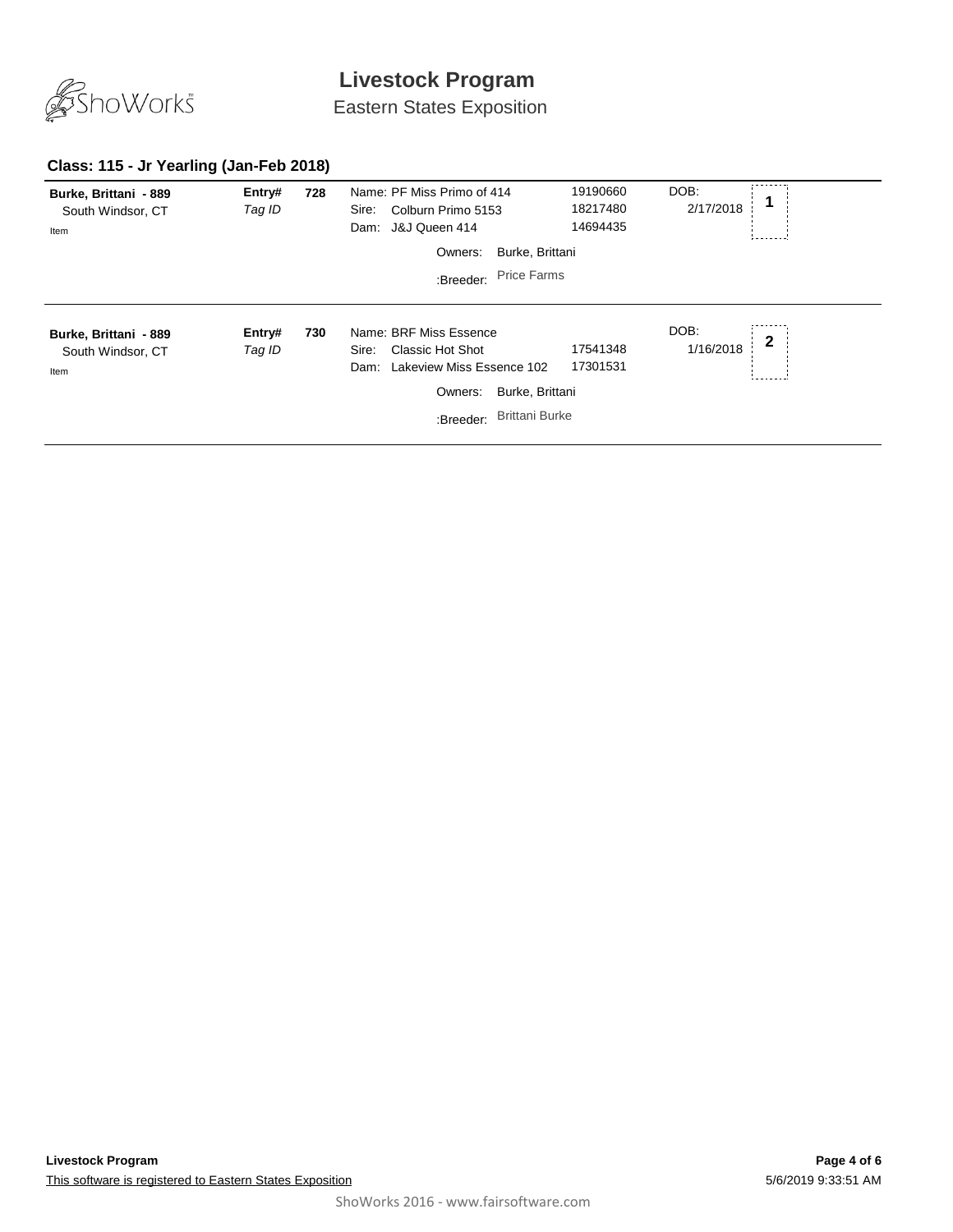

Eastern States Exposition

### **Class: 116 - Sr Yearling (Sept-Dec 2017)**

| Berkheimer, Karli M - 90124<br>Mechanicsburg, PA<br>Item | Entry#<br>Tag ID | 782 | Name: BK Anita 53<br>Silveiras Style 9303<br>Sire:<br>WLC Anita J217<br>Dam:                             | 19188488<br>16427563<br>17543364                                             | DOB:<br>12/30/2017      |
|----------------------------------------------------------|------------------|-----|----------------------------------------------------------------------------------------------------------|------------------------------------------------------------------------------|-------------------------|
|                                                          |                  |     | Owners:                                                                                                  | Berkheimer, Karli                                                            | Sr & Grand Champ & 5th  |
|                                                          |                  |     | :Breeder:                                                                                                | Karli Berkheimer                                                             |                         |
| Burke, Brittani - 889<br>South Windsor, CT<br>Item       | Entry#<br>Tag ID | 724 | Name: Sankey Queen 723<br>Thomas Top Hand 0536<br>Sire:<br>J&J Queen 762<br>Dam:<br>Owners:<br>:Breeder: | 19042424<br>16860273<br>15858562<br>Burke, Brittani<br>Cody & Lindsay Sankey | DOB:<br>2<br>10/23/2017 |